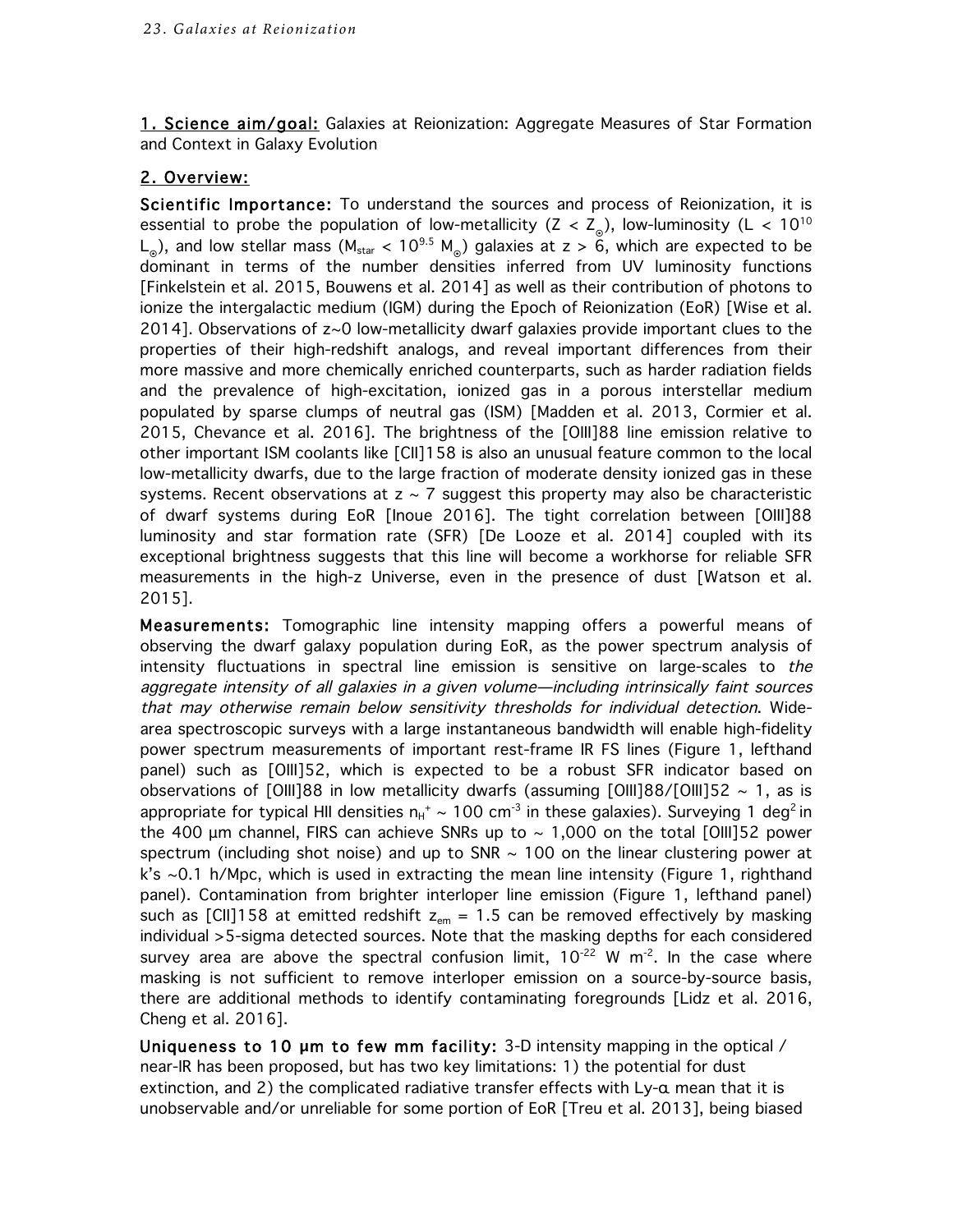towards highly ionized regions. At longer wavelengths, proposed [CII] intensity mapping experiments in the millimeter can access the redshifted signal from the ground, but recent results suggest that [OIII] may be a better SFR tracer in the low-metallicity systems. In any case, the far-IR lines complement the [CII] measurements, and large spectral coverage uniquely allows one to carry out cross-correlation analyses between many spectral lines across different redshifts, providing line ratios and a means of overcoming systematics in the measurement.

Longevity/Durability: 2020-2030s: JWST will observe the EoR galaxies in deep, small area integrations and perform targeted follow-ups of individual sources, but will not directly observe the faintest galaxies. WFIRST will provide complementary large-area datasets for cross-correlation with sources traced by rest-frame IR lines. High significance measurements of 21 cm power spectrum from Reionization (e.g., using next-generation 21 cm ground-based experiment HERA) will provide a dataset for crosscorrelation, but will not probe the galaxies themselves.



Figure 1: (Left) Mean line intensity as a function of observed wavelength for a suite of diagnostic FS and molecular lines from the empirical model of [Uzgil et al. 2014]. Curves are punctuated with filled circles to indicate emitted redshifts,  $z_{em} = 0$  to  $z_{em} = 9$ , in steps of  $dz_{em} = 1$ . Mean [OIII]52 intensity is shown using the fiducial model (dot-dashed blue) and a modified model (solid blue), which uses the [OIII]88-to-IR continuum luminosity ratio determined from observations of local low-metallicity dwarf galaxies presented in Cormier et al. 2015. This modified model reflects the enhanced [OIII] emission expected for low-metallicity systems at z > 6; note mean intensity is plotted only for  $z_{em} = 5$  to  $z_{em} = 9$  here. (Right) Total expected power spectra for [CII] at  $z = 1.5$ (black) and [OIII]52 at  $z = 6.7$  (blue) in a 1 deg<sup>2</sup> survey with 3,000 hours of integration time at 400 μm. Note that the power spectrum is expressed as  $\Delta^2(k) = k^3 P(k)/(2\pi^2)$ . Predictions and error bars are plotted for [CII], and for the [OIII]52 signal using the fiducial (dot-dashed blue) and modified (solid blue) models. Red curves represent the residual power in [CII] once all ≥5-sigma detected sources have been removed from the dataset at depths achieved for survey areas 10 deg<sup>2</sup> (solid), 1 deg<sup>2</sup> (dashed), and 0.1 deg<sup>2</sup> (dotted).

| Parameter       | Unit | Required   |        | Desired   Comments                                                                                             |
|-----------------|------|------------|--------|----------------------------------------------------------------------------------------------------------------|
| Wavelength/band | um   | $30 - 500$ | 30-500 | [OIII]52 at $z > 6$ ; cross-correlation analysis with FS<br>lines across a wide range of redshifts to mitigate |

## 4. Performance requirements